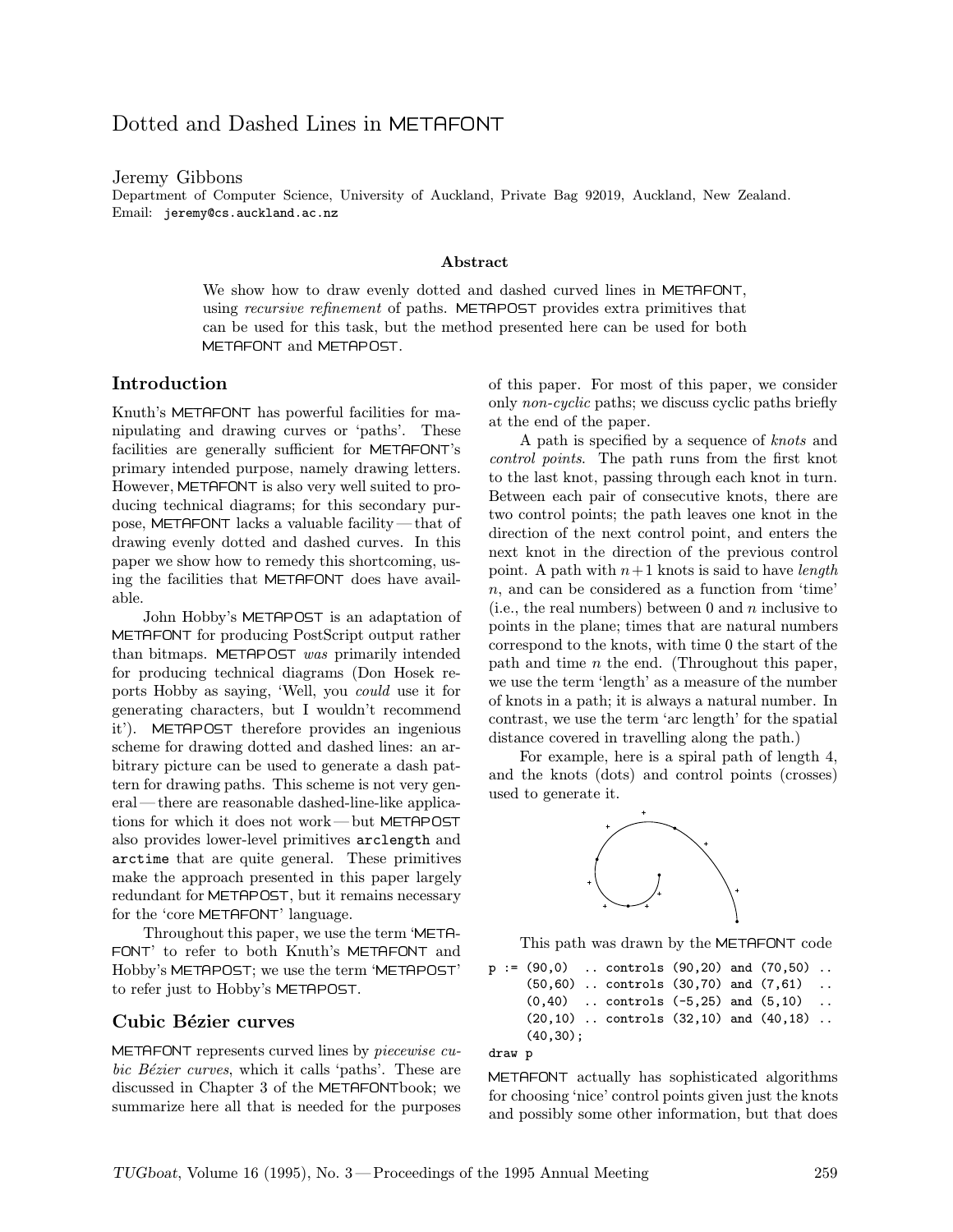not concern us here; whichever way the path is specified, METAFONT represents it internally as knots and control points.

An important property of piecewise cubic Bézier curves is that each segment of a path (i.e., a part between two consecutive knots) lies entirely within the 'convex hull' of—that is, the smallest convex polygon surrounding—the knots at either end and the control points in between. For example, here is the same spiral, with the convex hull surrounding each path segment shown shaded grey.



There are two general forms for a segment of a path: either the control points between the two knots are both on the same side of the 'chord' between the knots, or they are on different sides. These two cases are illustrated below.



Notice that, in either case, the arc length of the chord between the knots is no greater than that of the path, and the arc length of the 'control polygon' (consisting of three straight lines, from the first knot to the second via the control points) is no less than that of the path; this fact is important in what follows. Clearly, this property holds of paths as well as path segments. Also, the degenerate case in which both control points are on the same line as the knots yields a path that also lies entirely on that line; the arc lengths of the chord and control polygons again form lower and upper bounds on the arc length of the path.

# Evenly-spaced points on a path

The essential problem when it comes to drawing dotted or dashed lines is that points evenly separated in time along a path are not necessarily evenly separated in space. For example, here is the same spiral path as above, with 21 dots spaced evenly in time that is, placed every  $\frac{1}{5}$ <sup>th</sup> of a time unit. Notice how the dots get closer as the curve gets tighter; a point moves at different 'speeds' in space as it progresses along the path evenly in time.



Producing evenly-spaced dots basically involves finding the arc length of a cubic Bézier curve. This is a difficult mathematical problem; it involves integrating the square root of a degree-four polynomial, which in turn can only be done analytically using 'elliptic integrals'—not one of the primitives provided by METAFONT.

Fortunately, there is a simple approximation method for finding the arc length; this method is the subject of this paper. The basis of the method is recursive refinement of the path, picking more and more knots on the path and hence using control points that are closer to the curve. For example, if we pick an extra knot half way (in time) between each pair of consecutive knots on the above spiral path, we get the following picture:



This spiral path is generated by the METAFONT code

```
path q;
q := \text{subpath} (0,0.5) of pfor i := 1 step .5 until length p:
         & subpath(i-0.5,i) of p
       endfor;
```
The path itself has not changed (although it is now travelling at half of its original speed), but the chord and control polygons are much closer approximations to the curve. How good are these approximations? Gravesen (1993) shows that, under repeated recursive refinements, the average of the arc lengths of the chord and control polygons converges very quickly to the arc length of the path<sup>1</sup>. We use recursive refinement to get a sufficiently-close polygonal approximation to a path, and then divide that polygonal approximation up evenly in space. This yields (for example) the result below.

<sup>1</sup> In fact, the average of the arc lengths of the chord and control polygons under  $k$  recursive refinements converges to the arc length of the path as  $16^{-k}$ ; that is, the error decreases by a factor of 16 on every iteration. Gravesen also gives a general result for degree- $n$  Bézier curves.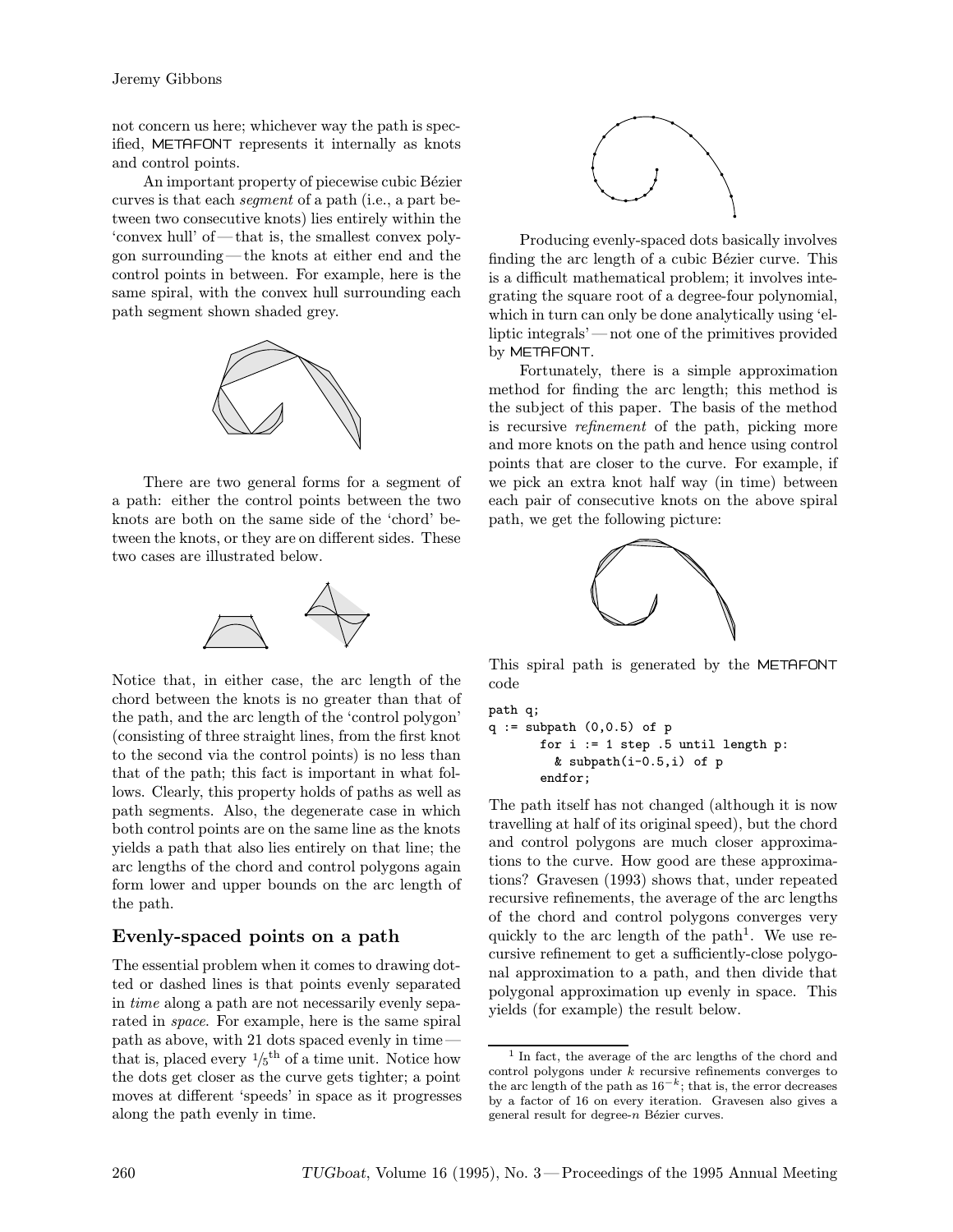```
vardef chordpoly expr p =
 save i; numeric i;
 point 0 of p
 for i := 1 upto length p:
     -- point i of p
  endfor
enddef;
vardef controlpoly expr p =
 save i; numeric i;
 point 0 of p
 for i := 1 upto length p:
    -- postcontrol (i-1) of p
    -- precontrol i of p
    -- point i of p
  endfor
enddef;
vardef chordlen expr p =
 save i; numeric i;
  0
 for i := 1 upto length p:
    + abs(point i of p - point (i-1) of p)
  endfor
enddef;
vardef controllen expr p =
```

```
chordlen (controlpoly p)
enddef;
```
Figure 1: The functions chordlen and controllen



Notice now that the dots are evenly spaced, even as the curve gets tighter.

### Recursive refinement

In order to refine a path, we need first to be able compute lower and upper bounds to its arc length. The functions chordlen and controllen, which return the arc lengths of the chord and control polygons, are defined in Figure 1. (The METAFONT expression point i of p returns the position of the path at time  $i$ ; for natural  $i$ , postcontrol i of p returns the first control point after knot  $i$ , and similarly, precontrol i of p returns the last control point before knot i.)

Given the lower bound chordlen p and upper bound controllen p to the arc length of a path p, recursive refinement is straightforward. If the

bounds are sufficiently close, we return just  $p$ ; otherwise we split  $p$  into two halves (time-wise), independently refine the two halves, and join the results back together. We use a multiplicative rather than additive test for 'sufficiently close', so that if a number of subpaths are independently 'sufficiently refined' then their concatenation will also be. Note that splitting the path in two doesn't double the length, as we did in our earlier spiral example; it only adds zero or one more knot (depending on whether or not length p is even). However, it does give the advantage of adaptive refinement—nearly straight parts of the path are not refined as much as very wiggly parts.

```
numeric tol; tol := eps;
vardef refine expr p =
  if (controllen p)<=(1+tol)*(chordlen p):
    p
  else:
    (refine (subpath(0, length p/2) of p)) &
    (refine (subpath(length p/2,length p) of p))
  fi
enddef;
```
# Marking a path evenly

Having refined the path  $p$ , we still need to divide it into equal-sized chunks; that is, we need to find a sequence of times  $t_0, \ldots, t_r$  such that the arc length between points  $t_i$  and  $t_{i+1}$  of p for each i is some fixed given distance d. However, we now have a polygonal path chordpoly(refine p) which very closely approximates p. It is straightforward (if a little messy) to find the times that divide this polygonal approximation into chunks of arc length  $d$ ; we simply use those same times for the curved path  $p$ .

The code for the function markedevery is given in Figure 2. The function takes in a path  $p$  and a distance d, and returns the sequence of times that divide the chord polygon of p evenly into chunks of arc length d. This function should be called only on a path which is 'very nearly' polygonal—one that is actually polygonal, or perhaps the result of refining another path.

The program maintains variables  $t$ , the 'current time', which increases from 0 to the length (in time) of  $p$  and is always at an integer value (in fact, equal to knot) at the start of the outer loop body, and  $d_{next}$ , which is the distance from the 'current point' (point  $t$  of  $p$ ) until the next mark. Each path segment is considered in turn, the time counter  $t$  advancing as required along it. Note that the first and last 'chunks' taken from a segment may be shorter than d.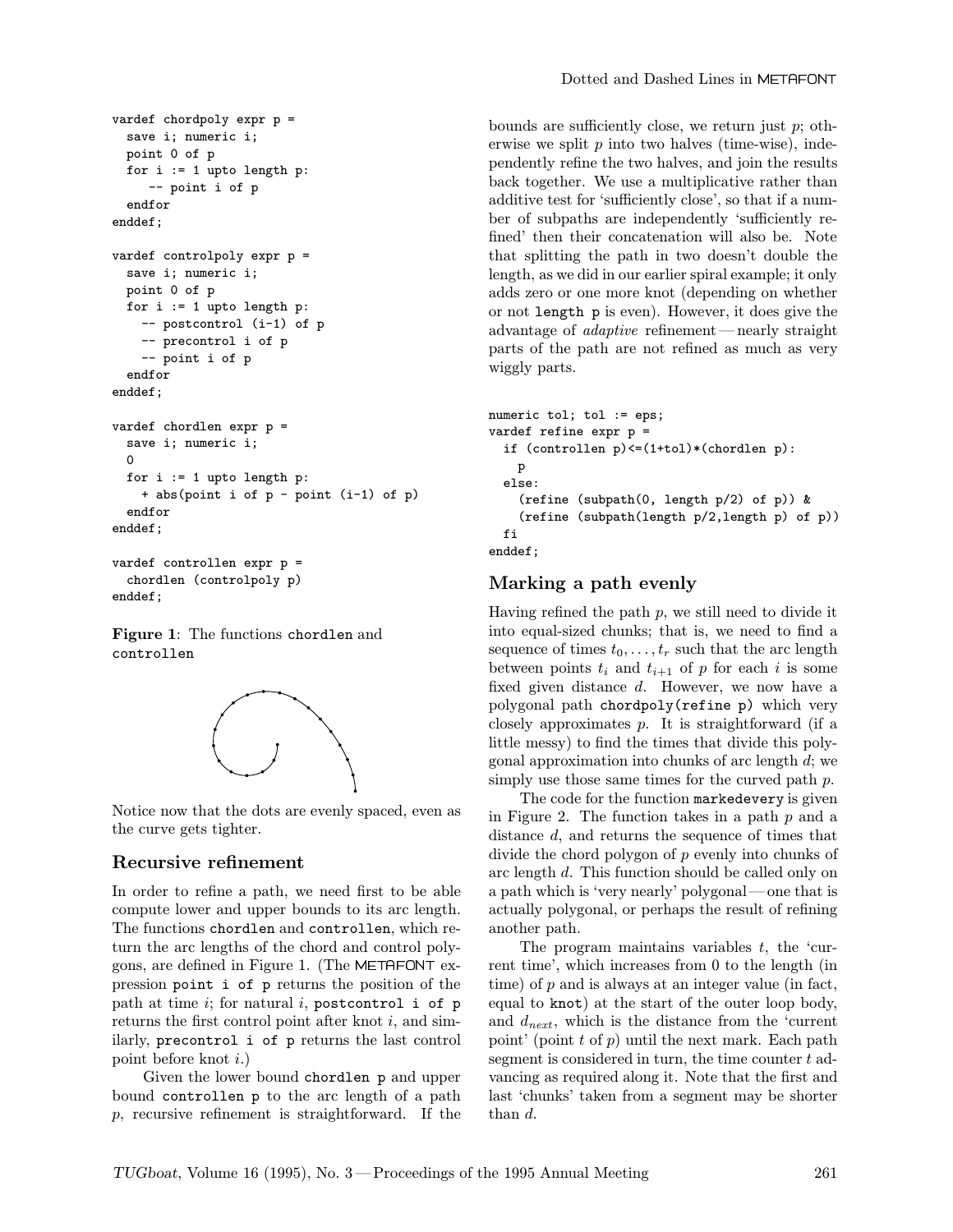```
secondarydef p markedevery d =
 begingroup
   save q; path q; q := (0,0); % for result
    save dnext; numeric dnext; dnext := d;
    save seglength; numeric seglength;
    save knot; numeric knot;
    save t; numeric t; t:=0;
    save dt; numeric dt;
    for knot := 0 upto length p - 1:
      seglength := abs (point (knot+1) of p
                           - point knot of p);
      % arc length of this segment
      if seglength > 0:
        forever:
          dt := dnext / seglength;
          % time to next mark (if this segment)
          exitif t+dt > knot+1;
          % exit if next mark not on this seg
          t := t+dt; % move forwards...
          q := q -- (t,0); % ... & put mark here
          dnext := d; % next mark is d away
        endfor
        % now t \leq knot+1 \leq t+dt
        dnext := dnext - (knot+1-t)*{seqlength};
        % put leftover towards next mark
        t := knot+1;
      else: % empty seg (coincident knots)
        t := t + 1;fi
    endfor;
   q % return time sequence we've built up
  endgroup
enddef;
```
Figure 2: The function markedevery

```
def drawdotted (expr p, d) =
 save refined, marks, i;
 path refined, marks; numeric i;
 refined := refine p;
 marks := refined markedevery d;
 for i := 0 upto length marks:
    drawdot
      point (xpart(point i of marks))
                           of refined;
  endfor
enddef;
```
Figure 3: The procedure drawdotted

METAFONT has no 'list' type that can be used to return the sequence of times  $t_0, \ldots, t_r$ , so we return the path  $(t_0, 0)$  -- · · · --  $(t_r, 0)$  instead; this path is built up in the variable q.

# Dotted and dashed lines

The function markedevery does the work of marking a path evenly in space; as described above, to draw a dotted path we first refine it, and mark the refined polygonal approximation evenly instead. The procedure drawdotted is defined in Figure 3.

For example, we can place dots every eight units in space on our spiral path as follows:

pickup pencircle scaled 0.5; draw p; pickup pencircle scaled 2; drawdotted (p, 8); This yields the picture



Notice that there is no guarantee that the last dot will be at the end of the path. To ensure that this is the case, we must choose the dot spacing to divide evenly into the arc length of the path. Fortunately, the average of the arc lengths of the chord and control polygons makes a very good estimate of the arc length, as discussed above. The evenly-dotted spiral on page 261 with the 21st dot exactly at the end of the path was drawn with the commands

```
pickup pencircle scaled 0.5;
draw p;
pickup pencircle scaled 2;
path q; q := refine p;
drawdotted (p,
  .5[chordlen q,controllen q]/(20*(1+eps)));
```
(Notice that we have to scale down the 'ideal' dot spacing by a factor of 1+eps, to ensure that the last dot is just on rather than just off the end of the path in case of rounding errors.)

Dashed lines can be drawn using pretty much the same approach. Here is a simple-minded macro to do it.

```
def drawdashed (expr p, d) =
  save refined, marks, i;
  path refined, marks; numeric i;
  refined := refine p;
  marks := refined markedevery d;
  if (length marks) mod 2 = 0:
   marks := marks -- (length refined, 0);
  fi
```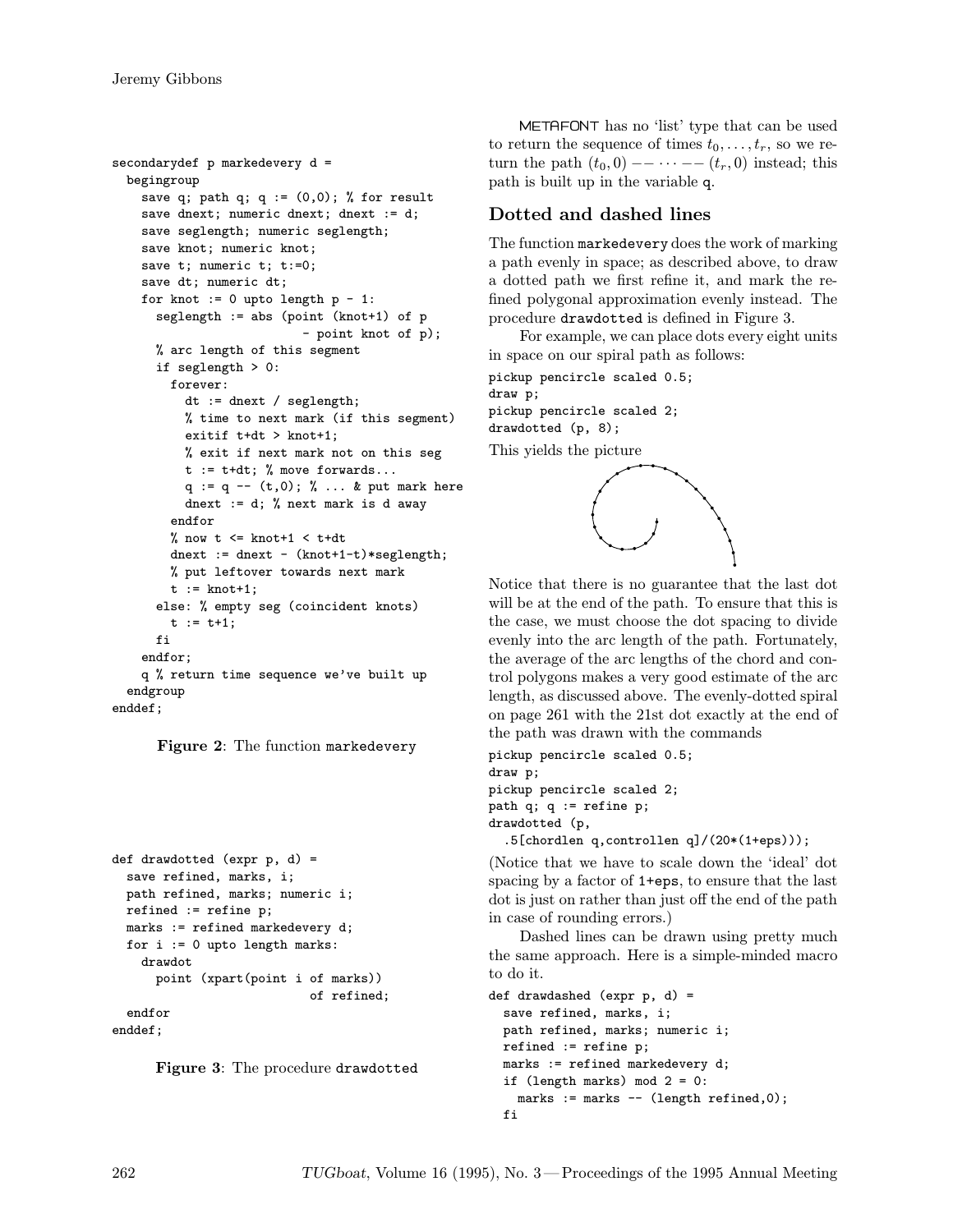```
vardef refine expr p =
  if (controllength p)<=(1+tol)*(chordlength p):
    p
  else:
    (refine (subpath(0, length p/2) of p)) &
    (refine (subpath(length p/2,length p) of p))
      if cycle p: & cycle fi
  fi
enddef;
```


```
for i := 0 step 2 until length marks - 1:
 draw subpath(xpart (point i of marks),
    xpart (point (i+1) of marks)) of refined;
endfor
```
enddef;

For example, with the same spiral path and  $d = 8$ we get



Notice that we add an extra mark at the end of the path (yielding a partial final dash) if the number of marks is odd.

A more elaborate approach would allow differing dash and gap sizes, and displacing the dashes. This could be done by using the greatest common divisor of the various distances to mark the path, or perhaps by altering the markedevery function to take several distances as arguments.

# Cyclic paths

The same recursive refinement technique works just as well for cyclic paths; in fact, the only change that is needed is to the function refine. When we split a path into two halves, we need to remember whether the path is cyclic, recombining the halves as a cycle if so. The code for this version of refine is given in Figure 4.

### Iterative non-adaptive refinement

The recursive refinement technique described here is quite elegant, but it can cause METAFONT to run out of stack space on very wiggly paths. An iterative approach can avoid this, at the cost of not easily providing adaptive refinement; we simply repeatedly double the length until the lower and upper bounds on the arc length are sufficiently close. The code is given in Figure 5.

```
vardef refine expr p =
 save q; path q; q := p;
 forever:
    exitif (controllen q)<=(1+tol)*(chordlen q);
    q := \text{subpath} (0,0.5) of q
           for i := 1 step .5 until length q:
             & subpath(i-0.5,i) of q
           endfor
           if cycle q: & cycle fi;
 endfor;
 q
enddef;
```
Figure 5: An interative version of refine

# An unusual application

As we mentioned in the introduction, Hobby's META- POST does provide primitives for drawing dotted and dashed lines. You can do some surprising things with dashes; for example, you can draw crosses along a path by drawing the path twice, once with long thin dashes and once with short fat dashes.

```
interim linecap:=butt;
draw p dashed dashpattern(on 6 off 6)
  withpen pencircle scaled 2;
draw p dashed dashpattern(off 2 on 2 off 8)
  withpen pencircle scaled 6;
```
(The assignment to linecap produces square, rather than rounded, ends to lines.) Unfortunately, although METAPOST generates good PostScript from such constructions, bugs in many PostScript interpreters make them come out wrong. For example, the following picture should consist of crosses, but on some PostScript interpreters some of the crosses turn out mushroom-shaped.



Still, there are some things that cannot be done with METAPOST's dash primitives, but can be done with the techniques described here. We conclude this paper with one such application. (In fact, this application was the original motivation for the author's interest in the topic.) Note that this problem can also be solved using METAPOST's arclength and arctime primitives, but then the solution is not portable to 'core METAFONT'.

Several years ago, while a PhD student, the author used to play in a jazz band called the Mississippi Muskrats, and he endeavoured to produce a